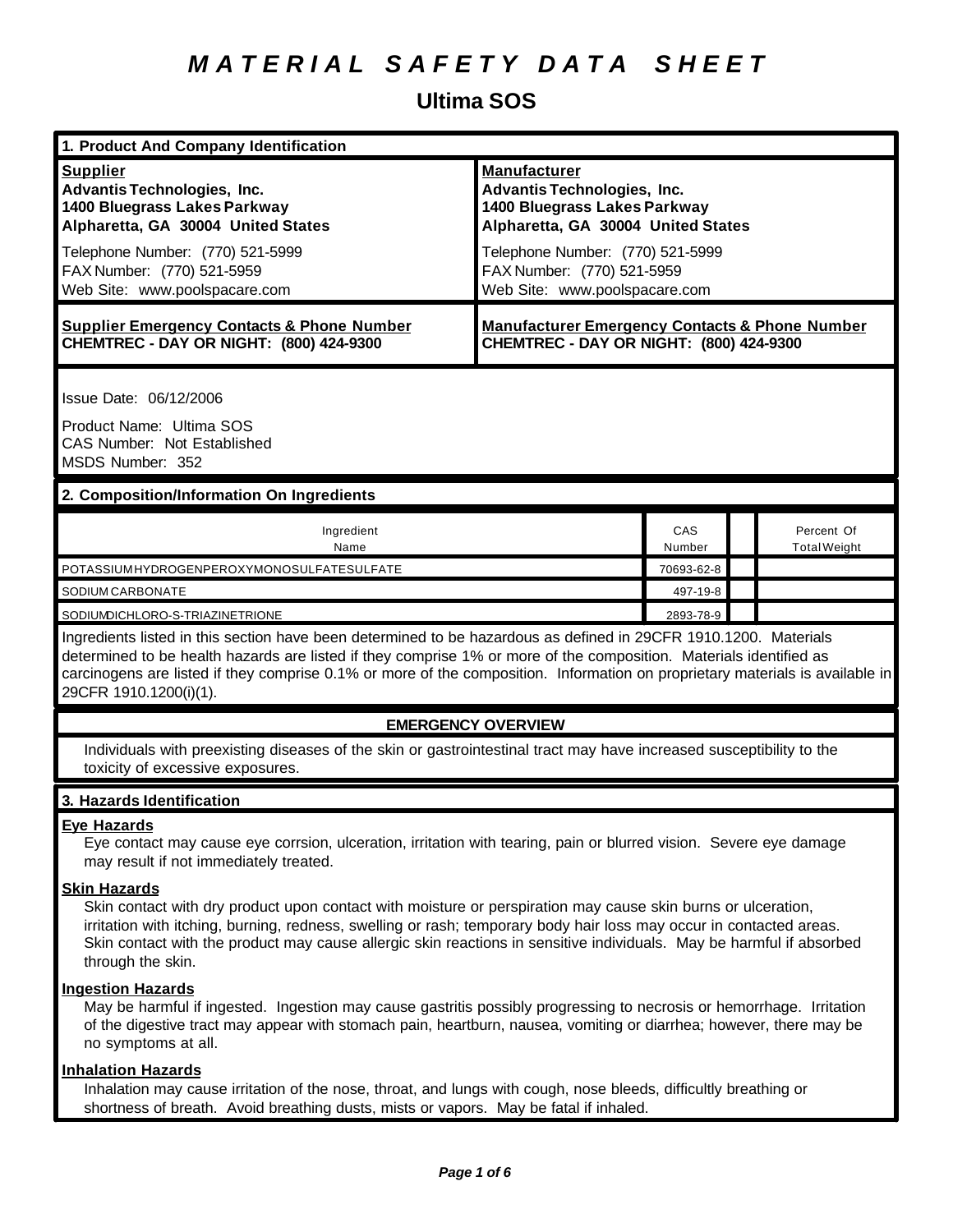**Ultima SOS**

#### **3. Hazards Identification - Continued**

#### **Chronic/Carcinogenicity Effects**

None of the components present in this material at concentrations equal to or greater than 0.1% are listed by IARC, NTP, OSHA or ACGIH as a carcinogen.

#### **First Aid (Pictograms)**



### **4. First Aid Measures**

#### **Eye**

In case of contact, hold eyelids apart and immediately flush eyes with plenty of water for at least 15 minutes. Call a physician.

**Skin**

In case of contact, immediately flush skin with plenty of water for at least 15 minutes. Remove contaminated clothing and shoes. Call a physician or poison control center immediately. Wash clothing before reuse.

#### **Ingestion**

DO NOT INDUCE VOMITING. Drink 2 glasses of water. Contact a physician or poison control. Never give anything by mouth to an unconscious victim.

#### **Inhalation**

If inhaled, remove to fresh air. If not breathing, give artificial respiration. If breathing is difficult, give oxygen. Call a physician or a poison control center immediately.

#### **Fire Fighting (Pictograms)**



#### **5. Fire Fighting Measures**

Flash Point: N/A °F Flammability Class: N/A

#### **Fire And Explosion Hazards**

Will not burn. Improper storage of large masses of this material can trap heat and lead to ignition of combustibles. Grinding or intensive mixing may cause decomposition with liberation of heat, oxygen and chlorine gas; ignition of oxidizable material if present may occur.

#### **Extinguishing Media**

Water. Flood with high volume, low pressure water. Small quantities of water may react with this product to form chlorine gas. Do not use carbon dioxide or other gas-filled fire extinguishers; they will have no effect on decomposing persulfates.

#### **Fire Fighting Instructions**

Will release oxygen when heated, intensifying a fire. Will release chlorine gas. Acidic mist may be present; self contained breathing apparatus should be used.

#### **6. Accidental Release Measures**

Sweep up. Flush area with low pressure water.

Do not discharge to sewer. Toxic to fish and aquatic organisms.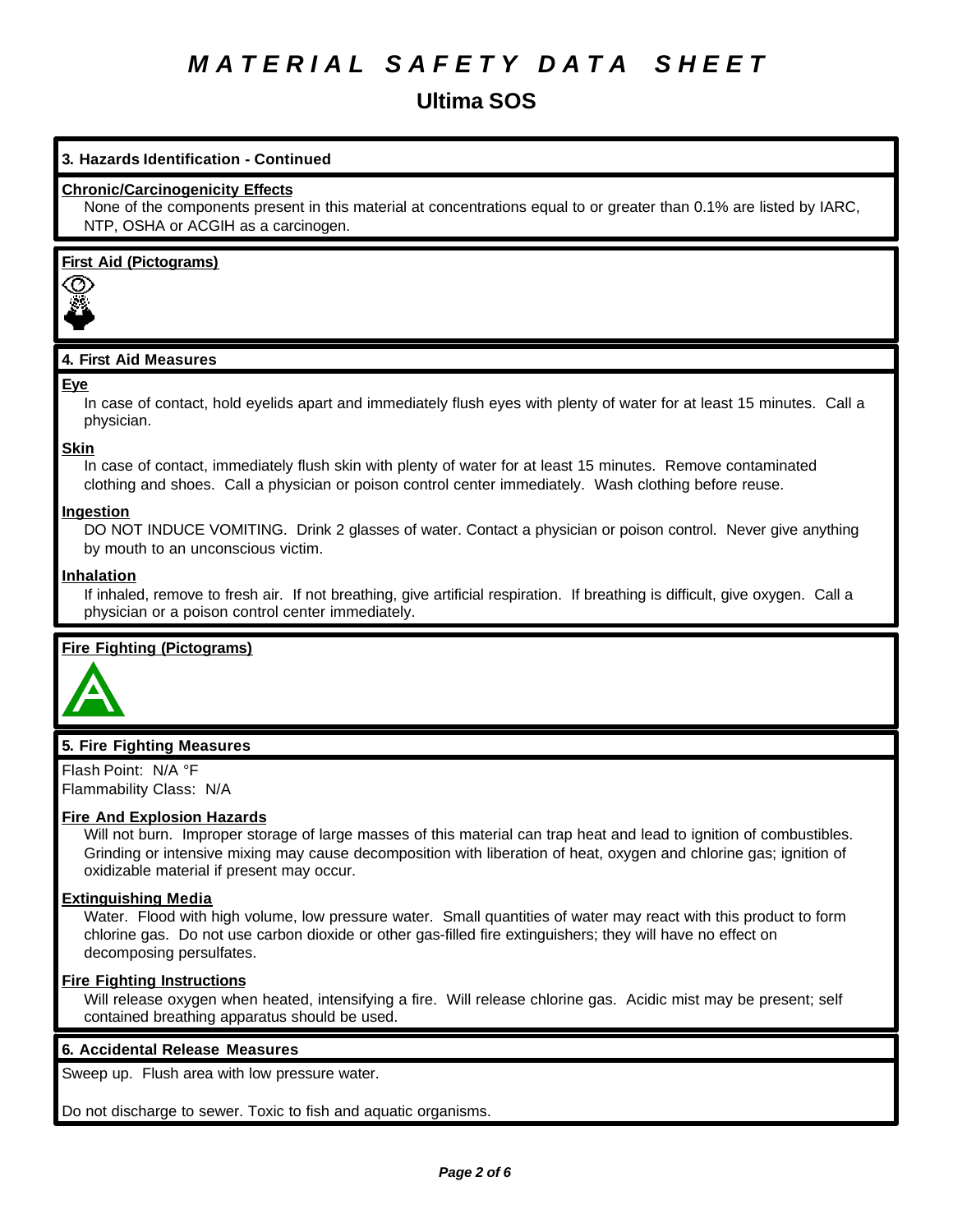**Ultima SOS**

**Handling & Storage (Pictograms)**

#### **7. Handling And Storage**

#### **Handling Precautions**

Do not inhale. Do not get in eyes, on skin or clothing. Wash thoroughly after handling. Wash clothing after use.

#### **Storage Precautions**

Store in a cool, dry, well-ventilated area away from heat sources such as light fixtures or space heaters. Leave open space on all sides of each pallet to provide ventilation. See local fire codes for allowable limits. Bulk Bags should be stored on pallets; if stacked use pyramid style, no more than 2 pallets high. Closely stacked bags should not exceed 4 ft. cube. Keep packages dry. Do not store with combustible materials or with incompatibles.

### **Protective Clothing (Pictograms)**



#### **8. Exposure Controls/Personal Protection**

#### **Engineering Controls**

Use sufficient ventilation to keep employee exposure below recommended limits.

#### **Eye/Face Protection**

Wear safety glasses or coverall chemical splash goggles.

#### **Skin Protection**

Where there is potential for skin contact have available and wear appropriate impervious gloves, apron, pants and jacket.

#### **Respiratory Protection**

A NIOSH approved air-purifying respirator with an appropriate particulate cartridge or canister may be permissible under certain circumstances where airborne concentrations are expected to exceed exposure limits. Protection provided by air-purifying respirators is limited. Use a positive pressure air-supplied respirator if there is any potential for an uncontrolled release, exposure levels are not known, or any other circumstances where air-purifying respirators may not provide adequate protection.

#### **9. Physical And Chemical Properties**

#### **Appearance**

White granular to powder

#### **Odor**

None (mild), chlorine

Chemical Type: Mixture Physical State: Solid Specific Gravity: 1.1-1.4 Percent Volitales: <1% pH Factor: 7-7.5 At a Concentration Of 1% solution Solubility: in water is 25 g 100 cc H2O at 20C

#### **10. Stability And Reactivity**

Stability: Stable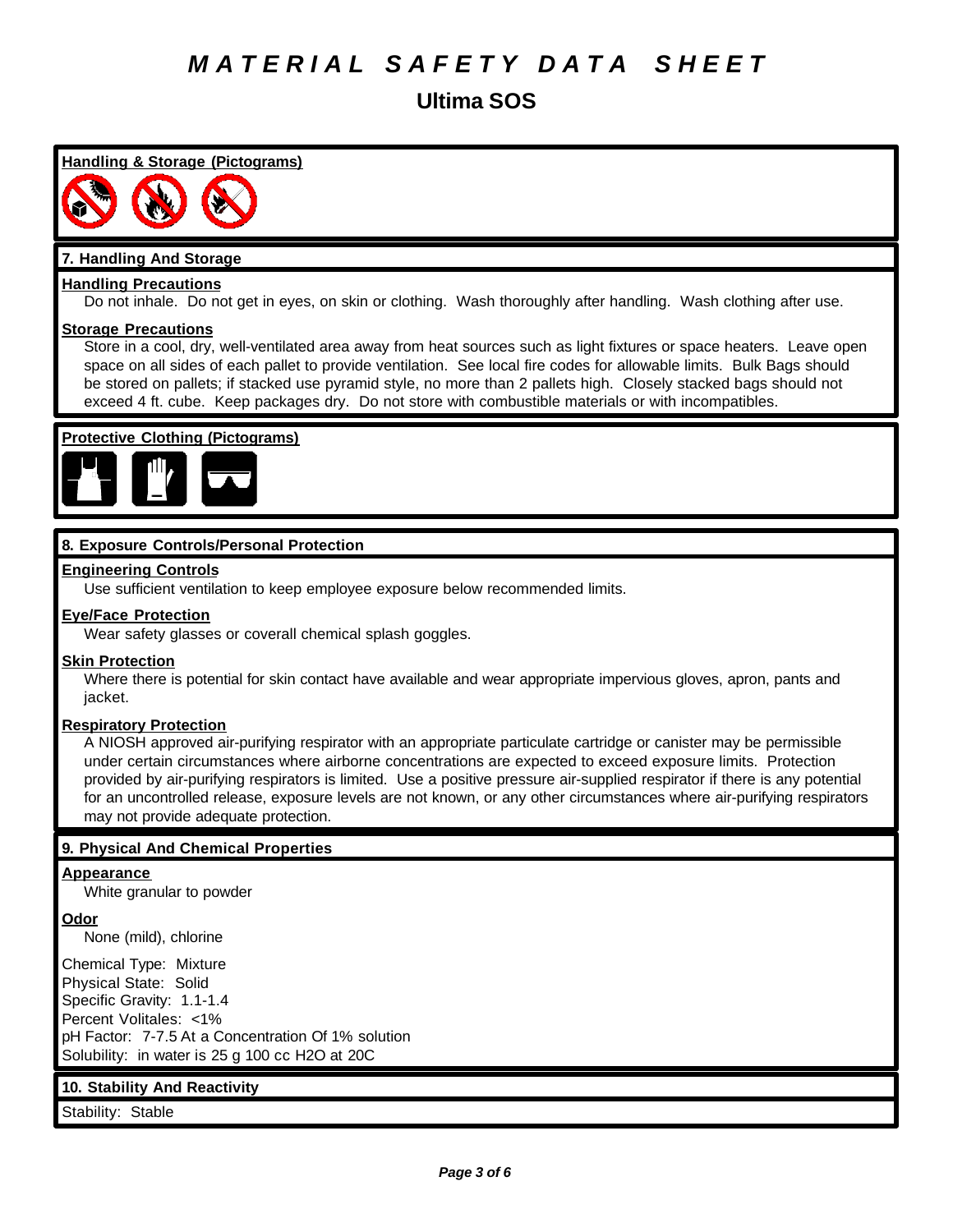### **Ultima SOS**

### **10. Stability And Reactivity - Continued**

Hazardous Polymerization: Will not occur

#### **Conditions To Avoid (Stability)**

The mixture reacts when moistened with small quantities of water to produce heat, carbon dioxide and chlorine gas.

#### **Incompatible Materials**

Contains oxidizing agents. Do not mix with chemicals or any other substance.

This mixture, if mixed with compounds containing halides or active halogens, can cause release of the respective halogen if moisture is present. For example, mixing with calcium hypochlorite or with sodium bromide can cause release of chlorine or bromine gas, respectively. Mixing with heavy metal salts such as those of cobalt, nickel, copper, or manganese can cause decomposition with release of oxygen and heat.

#### **Hazardous Decomposition Products**

Decomposes when heated or dampened, releasing oxygen, chlorine gas and heat of decomposition. Decomposition temperature: >110 degrees C.

#### **11. Toxicological Information**

#### **Potassium Hydrogen Peroxymonosulfate Sulfate:**

Inhalation 4 hour LC50: >5 mg/L in rats Skin absorption LD50: >11000 mg/kg in rabbits Oral LD50: 200-2000 mg/kg in rats

Severe skin and eye irritant, but is not a skin sensitizer in animals.

Single exposure by inhalation produced nonspecific effects such as weight loss and slight respiratory irritation. Repeated inhalation exposures produced eye irritation and reversible corneal damage.

Administration of large single ingestion doses produced nonspecific effects such as weight loss and irritation, as well as gastric ulceration, necrosis and hemorrhage. Repeated administration at a combined dosage of 1000/600 mg/kg for 13 weeks caused pathological changes of the stomach, body weight loss, gasping, noisy respiration, and hunched posture. There were no toxic effects noted at 20 or 200 mg/kg and the no-observed-adverse-effect-level (NOAEL) is considered to be 200 mg/kg.

Tests for carcinogenic activity or reproductive toxicity have not been performed. A range-finding developmental toxicity study showed developmental effects only at exposure levels producing other toxic effects in the adult animal. Did not produce genetic damage in bacterial cell cultures. Did produce genetic damage in mammalian cell cultrures. It did produce genetic damage in tests on animals, but showed some evidence of bone marrow cell toxicity in female mice.

#### **Sodium Dichloroisocyanurate:**

Oral LD50: 1420 mg/kg in rats Oral LD50: 1230 mg/kg in mice Dermal LD50: >2000 mg/kg in rabbits Inhalation 4-hour LC50: >0.036 & <0.799 mg/L in rats

Animal testing indicates Sodium Dichloroisocyanurate is an eye irritant; and, it has been reported to be non-corrosive to skin.

The following is known for a substance that is analogous in structure to Sodium Dichloroisocyanurate: Animal testing indicates the analogous substance is a skin irritant, but is not a skin sensitizer.

Rats and dogs fed Sodium Dichloroisocyanurate in their diet for 6 months showed no signs of toxicity or organ damage. Sodium Dichloroisocyanurate has not caused developmental effects in animals.

Sodium Dichloroisocyanurate has not caused genetic damage in bacterial cell cultures.

Sodium Dichloroisocyanurate is degraded in the body to Sodium Cyanurate. The following data exists for Sodium Cyanurate: Rats and mice, given Sodium Cyanurate (up to it's limit of solubility) in their drinking water for 90 days, displayed no major compound-related adverse effects.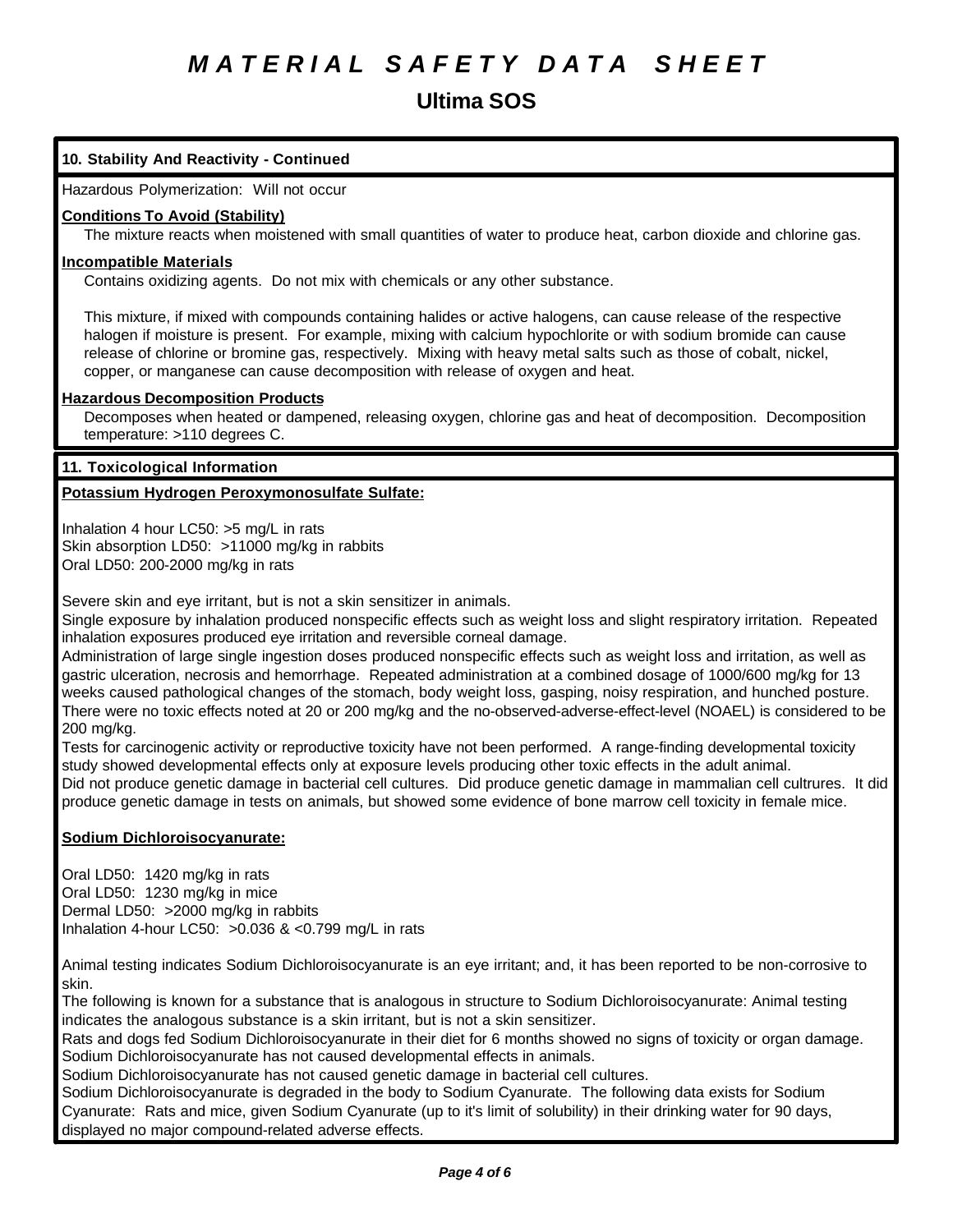### **Ultima SOS**

### **11. Toxicological Information - Continued** Sodium Cyanurate has not caused genetic damage in mammalian cell cultures or in animals. Sodium Cyanurate has not caused carcinogenic, developmental or reproductive toxicity effects in long-term, repeated-dose studies in animals. **Sodium Carbonate:** Oral LD50: 4200 mg/kg in rats Sodium Carbonate is a skin irritant, is a severe eye irritant, but is untested for animal sensitization. Single exposure by inhalation caused respiratory irritation. Repeated exposures caused reduced weight gain and respiratory irritation. No animal data are available to define the carcinogenity or reproductive hazards of this material. In animal testing sodium carbonate has not caused developmental toxicity. It does not produce genetic damage in bacterial or mammalian cell cultures or animals, but has not been tested for heritable genetic damage. **12. Ecological Information Ecotoxicological Information** Potassium Hydrogen Peroxymonosulfate Sulfate: 96 hour LC50 - Rainbow trout: 53 mg/L 48 hour EC50 - Daphnia magna: 3.5 mg/L Sodium Dichloroisocyanurate: 96 hour LC50 - Bluegill sunfish: 0.43 mg/L 96 hour LC50 - Rainbow trout: 0.25-0.65 mg/L 96 hour LC50 - Fathead minnow: 0.70 mg/L 48 hour EC50 - Daphnia magna: 0.11-0.28 mg/L 24 hour EC50 - Asiatic clam: 0.6 mg/L Sodium Carbonate: 96 hour LC50 - Bluegill sunfish: 300 mg/L 96 hour LC50 - Mosquito fish: 1200 mg/L **13. Disposal Considerations** Comply with Federal, State, and local regulations. Large quantities should be tested for residual chlorine and dechlorinated if necessary. **14. Transport Information Proper Shipping Name** Not regulated **Hazard Class** Not regulated **DOT Identification Number** NONE **15. Regulatory Information** No Data Available...